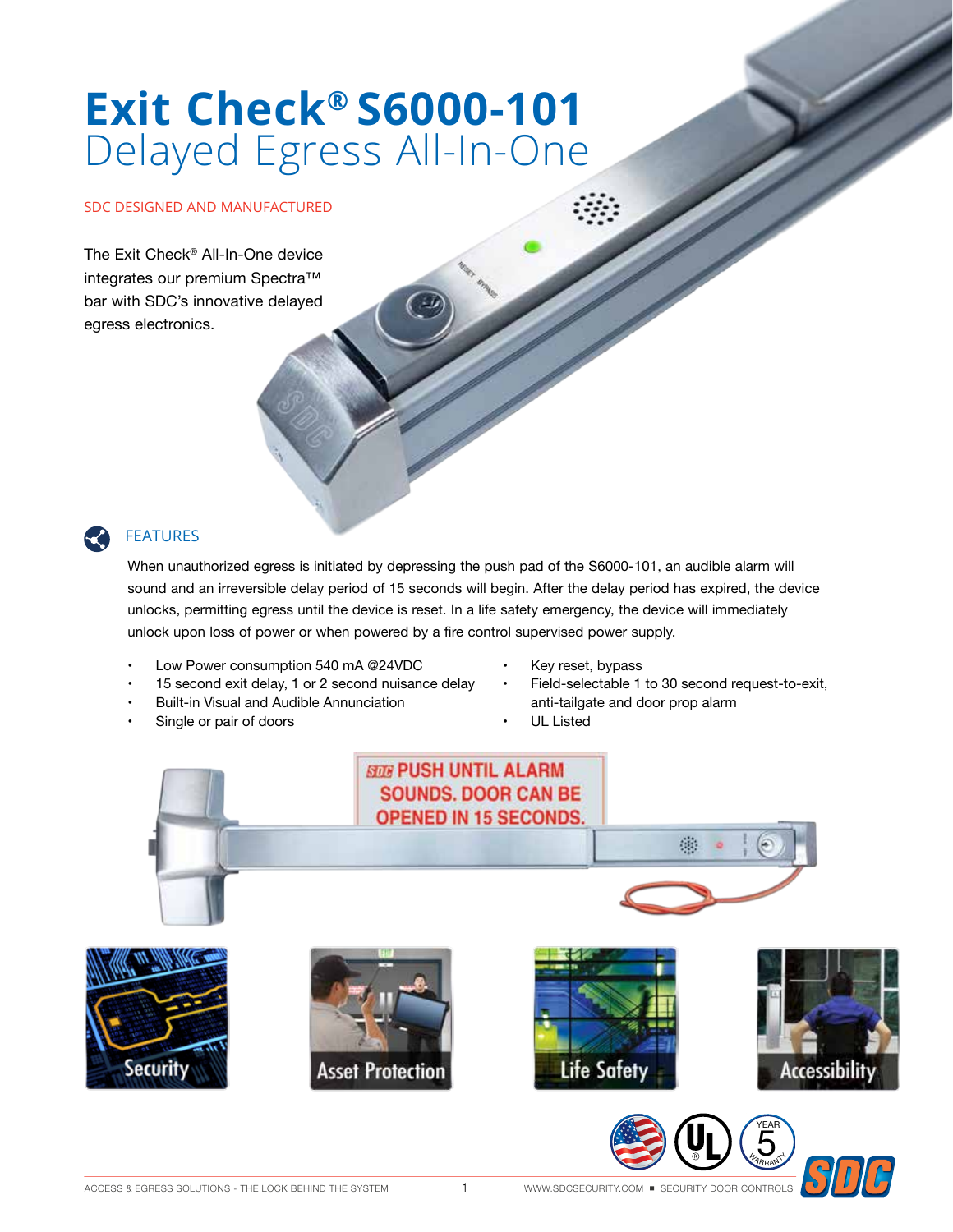## **APPLICATION**

- Restricting the egress of wandering patients for their own safety
- Restricting the egress of commercial center patrons for security application needs
- Controlling pedestrian traffic in transportation facilities, including airport jetways and tarmacs
- Reducing shoplifting and employee theft



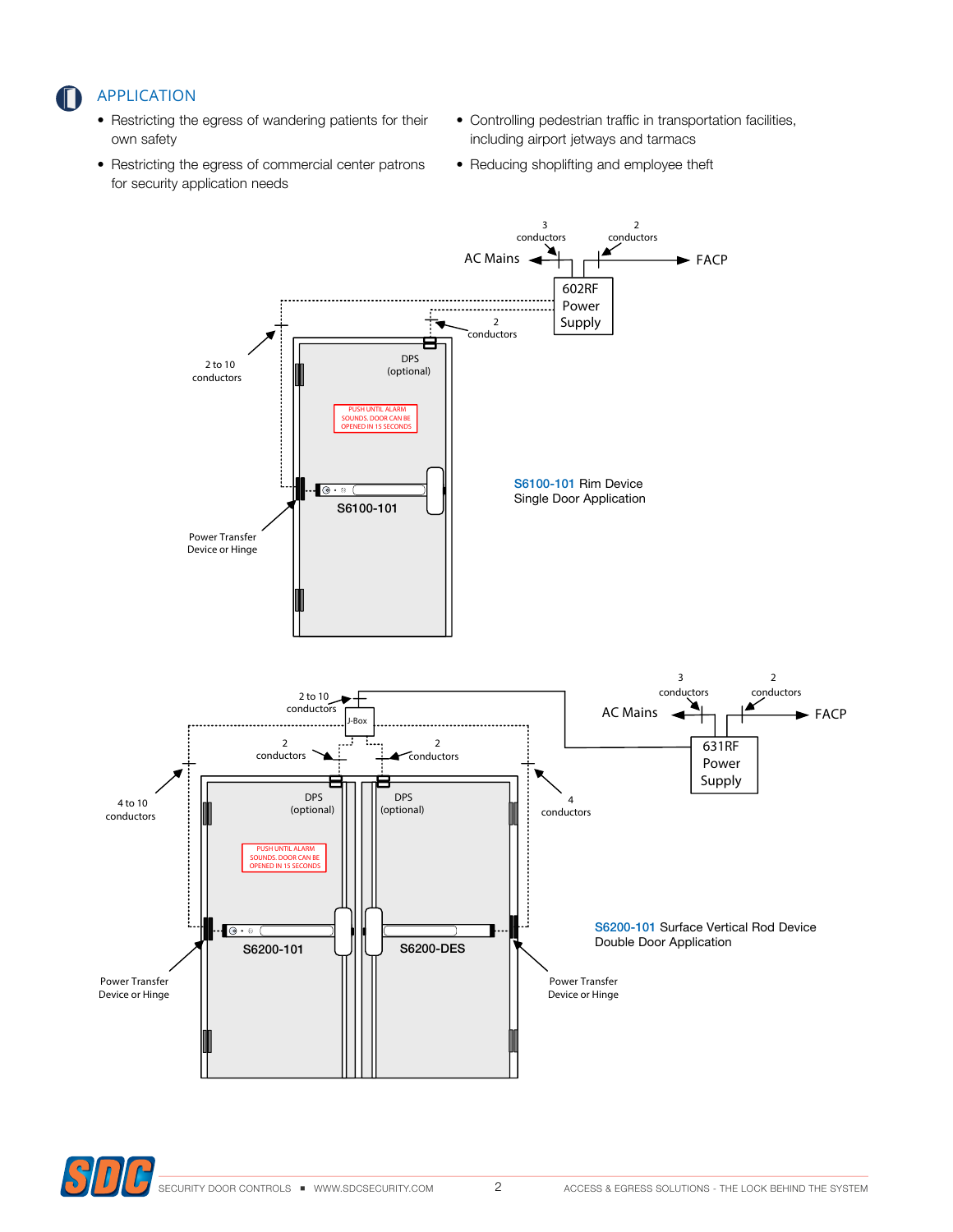

#### PRODUCT SKU SAMPLE: S61 03 P U 36 101 NC EKE03U

# **C** HOW TO ORDER

#### **11 SPECIFY DEVICE**

- **S61** Rim Mount
- Surface Vertical ROD GUARDS SUGGESTED **S62** (by others)
- **S63** Mortise [03 Lever Trim included] - specify: EE/GE)
- **S68 Concealed Vertical**

#### **21 SPECIFY FUNCTION**

- 01 Exit Only (No Trim)
- 02 Dummy
- 03 Nightlatch Lever, Key Latch Retraction

#### **31 SPECIFY PANIC OR FIRE RATED**

- Þ Panic
- F Fire

#### **3AI SPECIFY HAND (S63 MORTISE ONLY)**

- **LR** Left hand reverse bevel. LHRB
- **RR** Right hand reverse bevel, RHRB

#### 4 SPECIFY FINISH

Ù 630 Dull Stainless Steel (standard)

#### 5| SPECIFY LENGTH

- For 36" Doors (standard) 36
- 42 For 42" Doors
- For 48" Doors 48

#### 6| SPECIFY DELAYED EGRESS

- 101 Electrification of master exit device and integrated controller with key switch control and reset, less cylinder
- **DES** For pair of doors, additional exit device equipped with delayed egress mechanism, less integrated controller. Must be ordered together with 101 device.

#### 7 | SPECIFY OPERATIONS (SEE ALSO LAST PAGE)

- **NC** IBC, IFC, NFPA 101, NFPA 1-UFC, UBC, SBC Compliant Fixed 15 exit delay, 1 or 2 second nuisance delay Calif. Building Code OSHPD/Manual Power Up
- **ND** IBC, IFC, NFPA 101, NFPA 1-UFC, UBC, SBC Compliant Fixed 15 exit delay, 1 or 2 second nuisance delay
- **BC BOCA National Building Code and Chicago Building** Compliant 15 second fixed exit delay, 0 second nuisance delay, auto reset 30 seconds after door closure
- **BOCA National Building Code BD** 15 second fixed exit delay, 1 or 2 second nuisance delay, auto reset 30 seconds after door closure

#### **8| SPECIFY TRIM (OPTIONAL)** S61 RIM, S62 SURFACE AND S68 CONCEALED VERTICAL ONLY

**EK03** 

Eclipse

Mechanical Trim (less cylinder)

- **EK02U** Dummy Eclipse Escutheon **GK02U** Dummy Galaxy Escutheon
- **EK03U** Eclipse Escutheon
- **GK03U** Galaxy Escutheon

#### **Electric Trim**

- · Failsecure, field reversible to failsafe
- $\cdot$  4 ft cable • 600/300 mA @12/24VDC
- **EKE03U** Eclipse style electric trim less mortise cylinder, Stainless Steel Finish



**GK03** 

**EKE03** 

Galaxy

**GKE03U** Galaxy style electric trim less mortise cylinder, Stainless Steel Finish

#### **SPECIFY TRIM OPTIONS:**

Rim Cylinder Required for 03 function, Mortise Cylinder Required for S6300

| <b>CYL-6KDQ</b>   | 6 pin. 1.125" Mortise Cylinder, Keved Different, Dull Chrome |
|-------------------|--------------------------------------------------------------|
| CYL-6KAQ          | 6 pin. 1.125" Mortise Cylinder, Keved Alike, Dull Chrome     |
| <b>RIM-CYL-KA</b> | 6-pin Rim Cylinder, Keyed Alike, Specifically For EK03, GK03 |

WWW.SDCSECURITY.COM · SECURITY DOOR CONTROLS